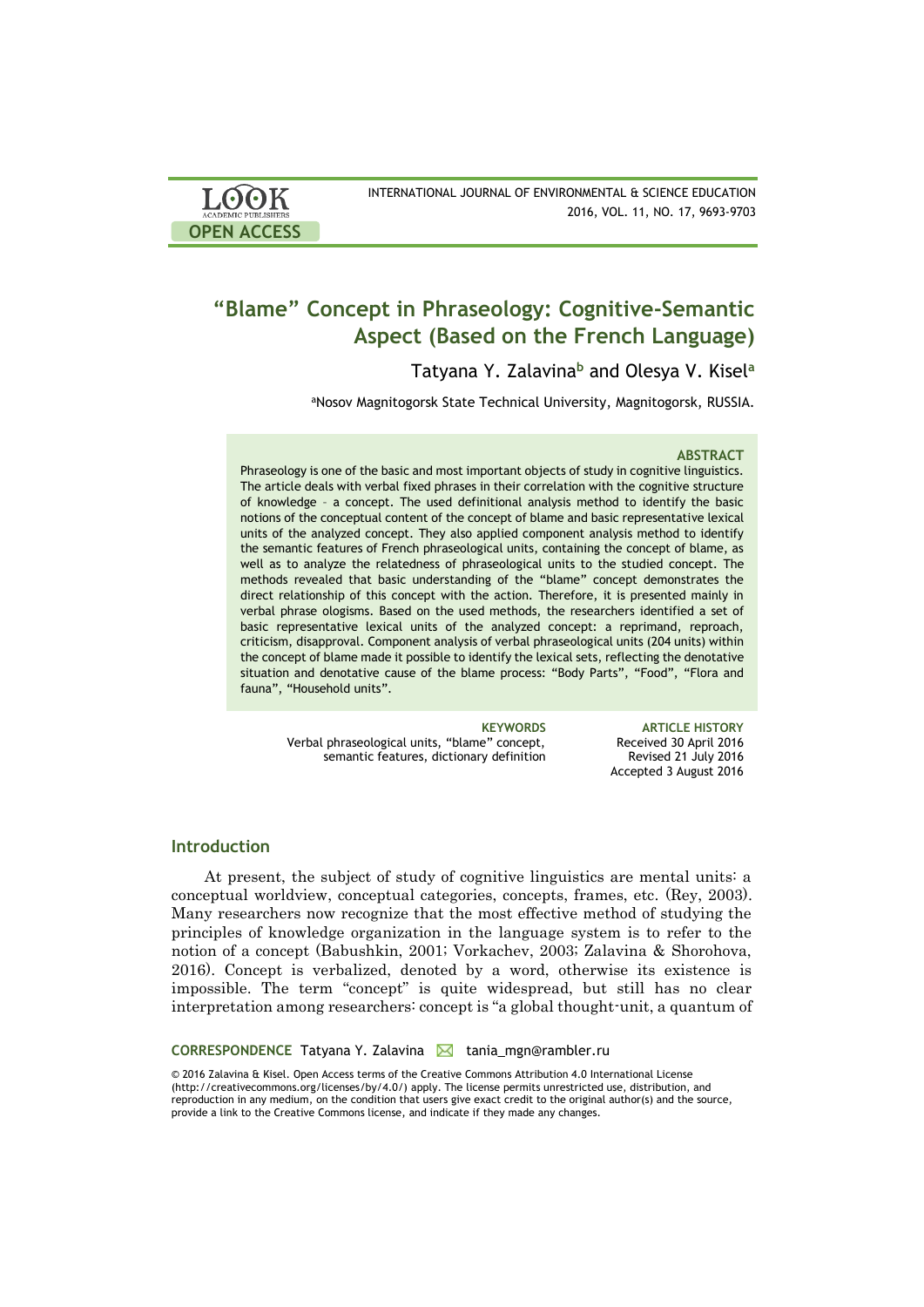structured knowledge" (Popova & Sternin, 2007). Concept is an object of the "Perfect" scope, which has a name and reflects the cultural idea of the human of the "Reality" scope (Guiraud, 1969; Godard & Wierzbicka, 2010). Concept is a culturally marked verbalized meaning, expressed in a number of language occurrences, forming the appropriate lexical-semantic paradigm (Vorkachev, 2003). L'idée que nous avons de quelque chose, de sa façon d'être dans la monde (perfect essence, formed in a human mind) (Yarovaya (ed.), 2002). Having analyzed the given definition of the term "concept", we will work with following definition: concept is a memory unit, a quantum of knowledge, which concentrates and crystallizes cognitive experience of a person (Zalavina & Shorohova, 2016).

Particularly interesting is the vocabulary of cognitive studies, namely the scope of cognitive semantics, reflected in the lexical and phraseological units of language. The problem of understanding language units – fixed phrases – as structures, representing knowledge, remains relevant. Fixed phrase can perform the role of standards, cultural and national stereotypes of worldview, point to their symbolic character and act as linguistic bearers of cultural signs (Forrester, 1996). Phraseological units should be understood not literally, but figuratively due to the known to the native speakers language concepts behind them (Goodenough, 1982).

Researches of French phraseological body are distinguished by the presence of nationally marked material and various possibilities of its study. Local and French linguists consider fixed phrases in the study and development of general theoretical and specific problems of French phraseology: fixed phrase interpretation, the role of semantic factors in the formation of phraseology, national identity of phraseology, fixed phrases as concepts of different types etc. (Babushkin, 2001; Piirainen, 2007; Rat; 1999).

For M. Rat a fixed phrase is "expression, façon de parler" (2007). For J. Maruzen a fixed phrase is "locution phraséologique" – "the union of several words, forming a certain kind of lexical unit" (Maruzo, 2004). Detailed interpretation of the essence of phraseological units and its characteristic features are presented by P. Guiraud: "an expression, consisting of several words, forming a syntactic and lexical unity"; unity of form and meaning (unité de forme et de sens), deviation from the grammatical and lexical rules (écart de la norme grammaticale ou lexicale), special metaphorical meaning (valeurs métaphoriques particulières) (Delbecque (ed.), 2002).

Detailed theoretical foundations of French phraseology are presented in the works by A. Rey, in which the scientist recognizes the leading role of semantic factors in the formation and development of phraseology, and considers "semantic transfer" (transfert sémantique) to be the most important criterion. Particularly interesting is A. Rey's idea of unpredictability of phraseological meanings, of the topical problem of its semantic modelability: fixed phrase is a integral unmotivated linguistic sign, random to its components, and completely unpredictable (Rat, 1999). In our study, we share the opinion of A. Rey concerning semantic shifts and consider it as an important aspect in the formation of the phraseological semantics, verbalizing the "blame" concept. Phraseology in the language is understood as a separate unit, characterized by full or partial semantic transformation of components, integrity during the nomination in component separation that reflect the linguistic worldview of a certain national language.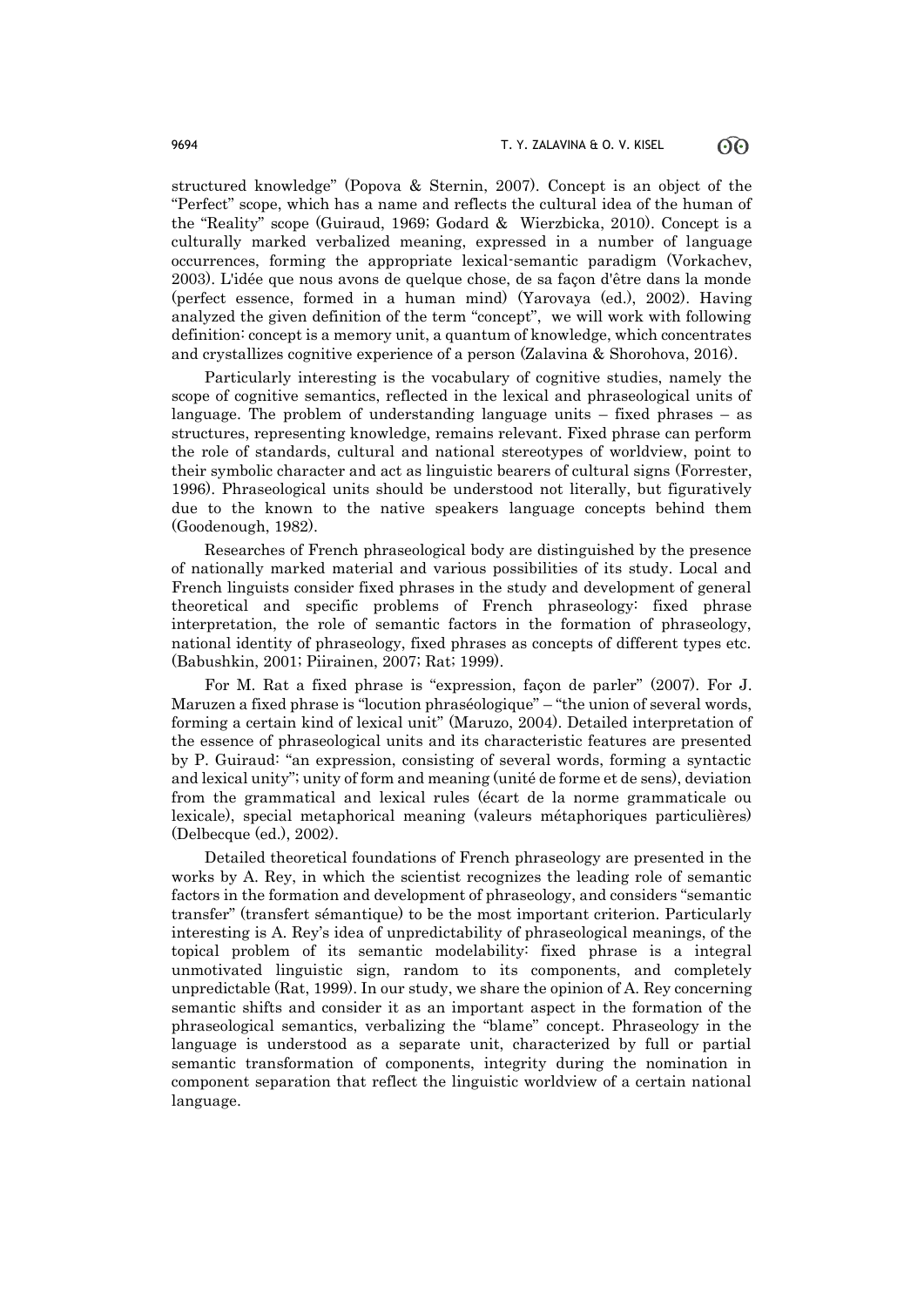#### 60 INTERNATIONAL JOURNAL OF ENVIRONMENTAL & SCIENCE EDUCATION 9695

The possibility of varying semantics of a phraseologism is an important principle, A.P. Babushkin based his research on in considering fixed phrases as concepts of different types. While all fixed phrases have a "picture" character, among them one can distinguish mental images ("in one's birthday suit"), concepts, schemes ("Procrustean bed"), concept frames ("Augean stables"), script concepts. Phraseological script concepts are mainly considered as verbal fixed phrases in which semes of action, movement or status are objectified. For example, "to ride someone" (ruthlessly exploit vulnerable people), "to take one's sweet time" (to delay something), "to be henpecked" (to be in full, unquestioning obedience) (Babushkin, 2001). Verbal idioms and fixed phrases can be reversed in a script. Script is a sequence of scenes in time; they are actual frames that unfold in time and space as a sequence of separate episodes, stages, items. In phraseology these are stereotypical episodes with marks of movement, development, state expressed through verbal fixed phrases. The function of verbal phraseological units, verbalizing the "blame" concept is not only reflected in a part of reality, but also in using its name to figuratively denote any action, aimed at another subjectively meaningful object. Such complex denotation of a verbal fixed phrase, verbalizing the concept of blame, is reflected both in the semantics of a verb and in the semantics of an action object, allowing our paper to consider verbal idioms of the analyzed concept as a script concept: donner un savon à qqn. – bring somebody to task (literally give the soap); donner de la férule à qqn. - to criticize someone, pick one to pieces (literally hit with a ruler); mettre/réduire qqn. en poussière/en poudre - criticize someone, pick one to pieces (literally reduce to dust); jeter la pierre à qqn. - give someone a tongue-lashing (literally throw a stone); accomoder qqn. à la sauce piquante - mock someone (literally fill with hot sauce) and many others.

Structuring knowledge representation in phraseological units is based on their mechanisms of meaning, on the need for an understanding of the plan of phraseological units. Semantic structure, allocated in the content of a phraseological unit is regarded as a dual body: material (a combination of lexical units) and ideal (sememes). Sememe, in turn, contains basic units of meaning – semes, i.e. has a structure. The hypothesis, stating that the value of each language unit is made up of semantic components, is the basis for component analysis method – "method of investigating the content aspect of meaningful language units, aiming at breaking the meaning into the smallest semantic components" (Telia, 2004).

Semantic structure of verbal phraseological units is the structural organization of the semes that make up the meaning of a certain meaningful unit. In our study, we adhere to the concept of semes as a result of dividing the maning of verbal phraseological units into the smallest units of the content plane, which at the semantic level corresponds to a differential semantic feature.

While developing a phraseological unit typology, scientists M.M. Kopylenko and Z.D. Popova (2010) believe that types of phraseological units vary "depending on the type of sememes, denoted by lexical units, belonging to this combination". They identify 5 types of sememes, expressed by a lexical unit. According to the symbolism, developed by these authors, these are  $D_1$ ,  $D_2$ ,  $C_1$ ,  $C_2$ ,  $C_3$ , where D is a denotative sememe and C is a connotative sememe (idiomatic shift). The authors believe that idiomaticity (semantic shift of lexical units in a combination) is the most important property, allowing us to differentiate phraseological combinations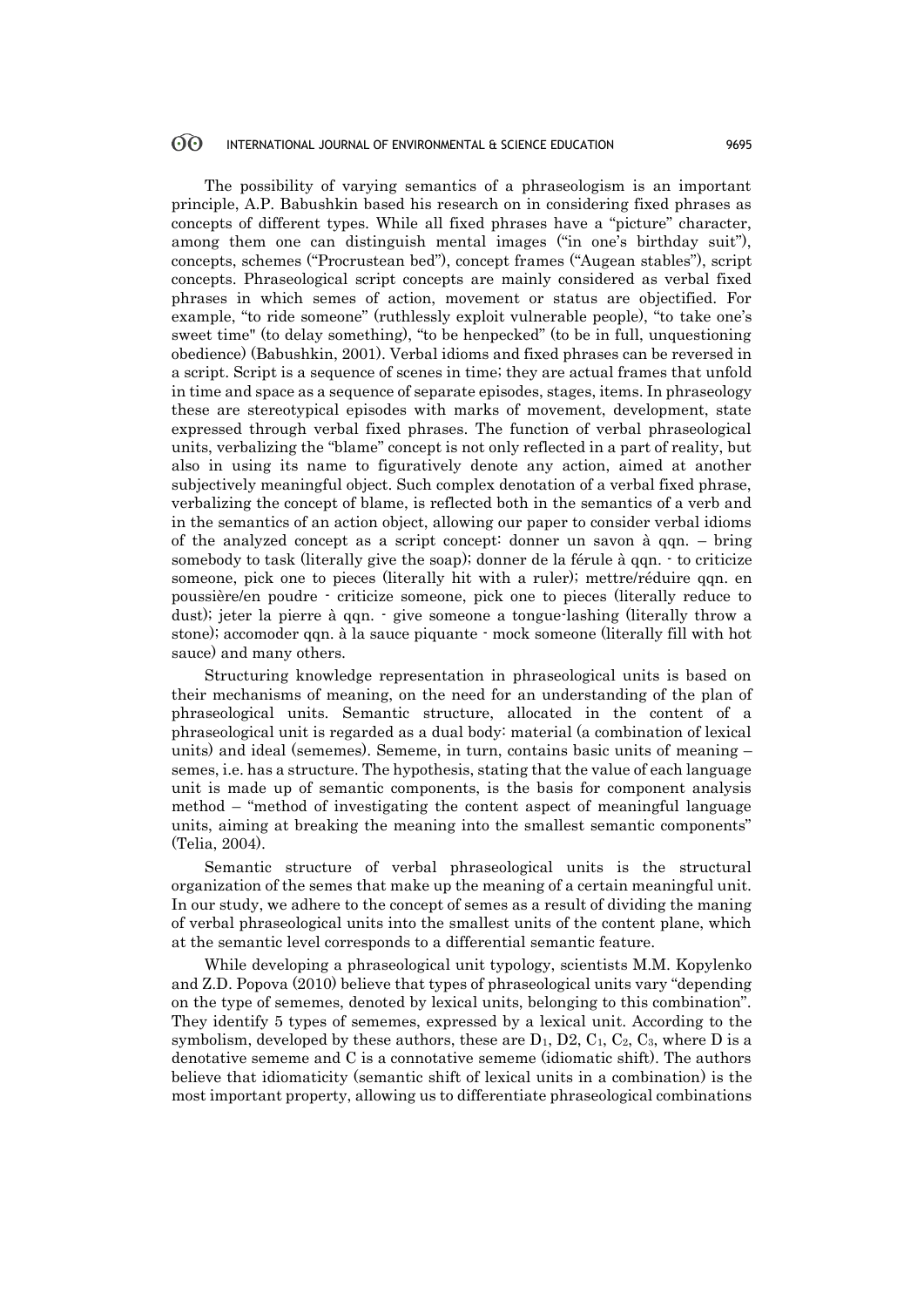and identify their types. The phraseological "matrix", developed by the scientists, shows the tendency of phraseological combinations, starting from the free word combinations to the irreducible to a meaning components of phraseology, to express a single idea, equal to the content plane.

To date, scientists give the following seme typology:

- 1) grammeme/classeme general categorical seme with grammatical meaning, characterizing words, belonging to a particular part of speech (objectivity, distinctive features, processes, etc.).
- 2) subcategorial semes lexico-grammatical semes: lexico-grammatical verb classes (categories of aspect, time, person, number, mood, voice);
- 3) hyperseme/archiseme denoting objects classes (plants, colour, verbs of motion, etc.);
- 4) hyposemes that indicate distinctive features of a subject or a verb and distinguish objects of the same class;
- 5) connotative semes, having a rational and stylistic (attitudinal, emotive and expressive) character;
- 6) potential (probability) semes, fuond in a particular text.

Since the concept of blame is associated with an action and is mainly verbalized through verbal phraseological units, the body of verbal phraseological units is determined by the presence in its semantic structure of categorical seme "action" or "procedure", a common semantic distinctive feature of "negative evaluation of an object" and an integrated seme "process of expressing negative attitude".

Thus, the object of study are verbal idioms, containing the concept of blame. The subject of research is the study of specific national characteristics of denotative class of an object of a phraseological verb, verbalizing the concept of blame in the French language.

The topicality of this study is determined by the theoretical and practical problems of modern linguistics, focused on the questions, related to the study of mental structures of consciousness – concepts, with the study of phraseology as bearers of extralinguistic knowledge, verbalization of the concept in a language phraseological fund.

Scientific novelty lies within the fact that the paper for the first time carries out a systematic study of French verbal phraseological units in their correlation with the cognitive knowledge structure – a concept, reveals the essential features of conceptual content of blame in the French language, analyzes the denotative class of a French phraseological unit verb object of the studied concept as a part of the national worldview.

# **Aim of the Study**

The purpose is to study the content and the specificity of denotative aspect of semantics of verbal phraseological units, verbalizing the concept of blame in the French language.

# **Research questions**

How to identify a basic understanding of the conceptual content of the "blame" concept in the French language?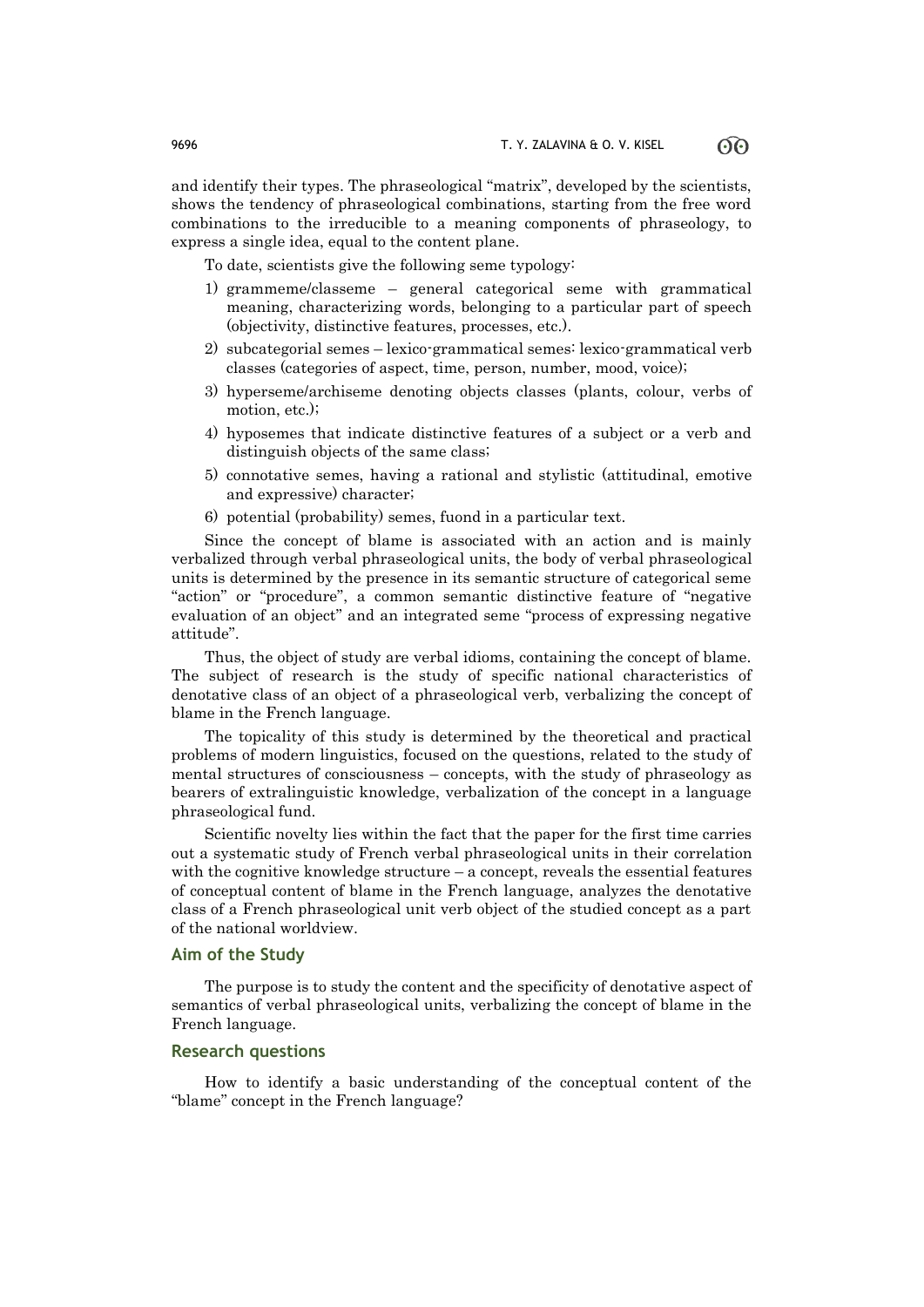#### 60 INTERNATIONAL JOURNAL OF ENVIRONMENTAL & SCIENCE EDUCATION 9697

How to identify a set of basic semantic features, present in the meaning structure of verbal phraseological units, containing the concept of blame in the French language?

## **Method**

The study is based on the entries of monolingual and bilingual dictionaries (phraseological, explanatory, encyclopedic), in which, using the method of continuous sampling, we selected verbal idioms with a negative evaluation: these are French fixed phrases with the blame reference. Blame is a type of negative evaluation of human activities and behavior, a negative attitude to the situation, created by people. The differentiation "bad" in an act or in a situation, being "blamed", is expressed in a scaling operation of being and depends on the individual qualities of people from different situations, in which they fall.

In determining the interpretation of the "blame" concept, as one aspect of a negative evaluation, we used the traditional method of definitional analysis. Analysis of dictionary definitions, which is one way to identify the seme, was formed as a kind of component analysis. Vocabulary interpretations, containing a set of semantic components of lexical meaning, found a theoretical justification in the works of foreign and local scientists.

### **Data, Analysis, and Results**

Analysis of the dictionary definitions of the concept of blame – the name of the studied concept – allows us to determine the basic concept semes of its conceptual content. The comparison of the results of dictionary definitions, describing the same concept of "blame", was conducted based on dictionaries of the French language by Petit Robert, Petit Larousse Illustré, Hachette:

- 1) Blâme 1. Opinion défavorable, jugement de désapprobation sur qqn. ou qqch. V. Anathème, animadversion, censure, condamnation, critique, désapprobation, grief, objurgation, réprimande, reprobation, reproche. 2. Spécialt. Sanction disciplinaire consistant à reprouver officiellement les agissement ou l'attitude d'un fonctionnaire. Donner, recevoir un blâme - p. 189 (Blame - 1. A disapproving opinion, judgment of anyone or anything. Censorship, condemnation, censure, criticism, disapproval, reprimand, reproach. 2. A disciplinary sanction, expressed by disapproval, official misdeed condemnation of employee behavior. To bring, to get the blame).
- 2) Blâme 1. Sanction disciplinaire, réprimande. 2. Jugement défavorable que l'on porte sur le comportement ou les paroles de qqn. Une attitude qui mérite le blâme – p. 138 (Blame – 1. A disciplinary sanction, censure. 2. Disapproval, judgment, condemnation of behavior or any statements. Behavior that is reprehensible).
- 3) Blâme 1. Jugement défavorable. Encourire le blâme des honnêtes gens. 2. Réprimande officielle faisant partie de la gamme des sanctions scolaires, administratives etc. Un blâme du conseil de discipline – p. 201 (Blame – 1. Judgment. Be subject to censure by decent, honest people. 2. An official reprimand, which is part of school, administrative penalties, etc. Disciplinary Board Censure).

According to the dictionaries, we determined the total differential semantic sign of negative evaluation, so blame is presented as a negative evaluation of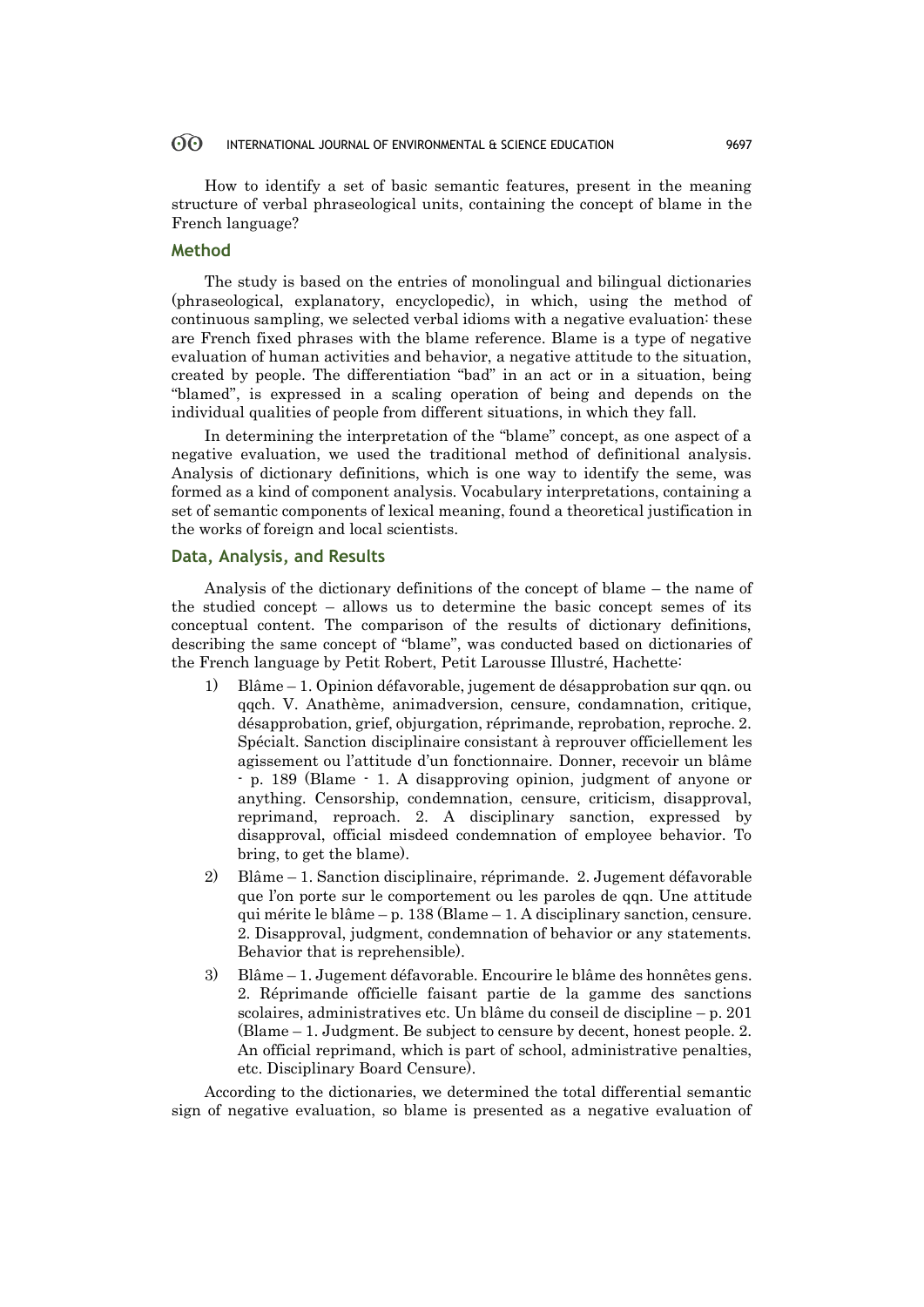human actions or behavior; to disapprove, regard negatively to some activities; to blame – to express some disapproval, condemn, criticize, make reproaches to smb. for smth., to reprimand smb.

The concept of blame is a type of extremely negative evaluation of human activities and behavior, expressed in condemnation, disapproval, reproach, criticism, reprimand, mockery, abuse. The term "blame" (blâme) is the most neutral term and a common identifier in synonymous number of concept words with negative evaluation of disapproval as a reprimand (réprimande), a reproach (reproche), criticism (critique), curse (injure), mockery (moquerie). Still, term "blame" has every reason to be considered as the name of a concept, as it is emotionally coloured, not expressive, has a semantic "clarity", which gives the opportunity to see it as a part of the concept, which is capable of differentiating in a particular speech situation. The concept of "blame" is expressed by verbal phraseology, which can be considered as a "script concept".

Putting together the semantic structures of the French verbal phraseological units, representing the concept of censure (204 units), we note their characteristic similar and distinctive semantic features. Verbal fixed phrases, containing the concept of blame, have a verbal component in their composition and are characterized by a categorical seme "action" or "process". Fixed phrases are grouped together based on a common semantic distinctive feature "negative evaluation of an object", which is included in the semantic structure of the verbal phraseological units and is an archiseme in a seme hierarchy. Seme "negative assessment of an object", in turn, relies on the seme "restore order", "active influence of a subject on an object": le couler bas – coll. scold smb, ruin someone's reputation; injurier qqn.; donner sur les doigts à qqn. – to reprimand anyone; réprimander qqn.; faire des gorges chaudes – openly scoff at anyone, se moquer de qqn.; donner les étrivières à qqn. - o criticize someone, critiquer qqn.; chercher des pouilles à qqn. – to reproach someone, reprocher qqn. etc. Verbal fixed phrases, united based on an integrated seme "negative evaluation expression process", differ in the process a subject influencing an object: laver la tête à qqn. – make a reprimand (réprimander fortement), jeter à qqn. quelque chose au nez – to blame someone (reprocher vivement), tirer à boulets rouges sur qqn. – vehemently criticizing someone (critiquer qqn. aves une certaine violence), chercher les poux dans la tête à qqn. – to blame someone (reprocher qqn), secouer les puces à qqn. – coll. thrash, scold somebody, literally shake the fleas onto someone, donner du fil à retordre à qqn. – berate anybody, literally to give a twist to thread etc.

The study of the denotative sphere of French verbal phraseology, objectifying the concept of blame, showed that French verbal fixed phrases focus on specific subject areas, objects of reality and an integrated thematic denotative component unity. Component analysis of verbal phraseological units (204 units) of the "blame" reference allowed to identify four lexical sets, reflecting both denotative situation and denotative cause of the "blaming" process, "Household Items" (81 units), "Body Parts" (39 units), "Food" (28 units), "Flora and Fauna" (10 units). The quantitative parameter of a lexical set indicates the importance degree of a phenomenon of extra-linguistic reality. Denotation, not included in these lexical sets, but making up a common denotative class verb object fund, are not less significant for denotative sphere of the blame concept. Most often, they are relevant to the denotation, associated with ethno-linguistic determinants of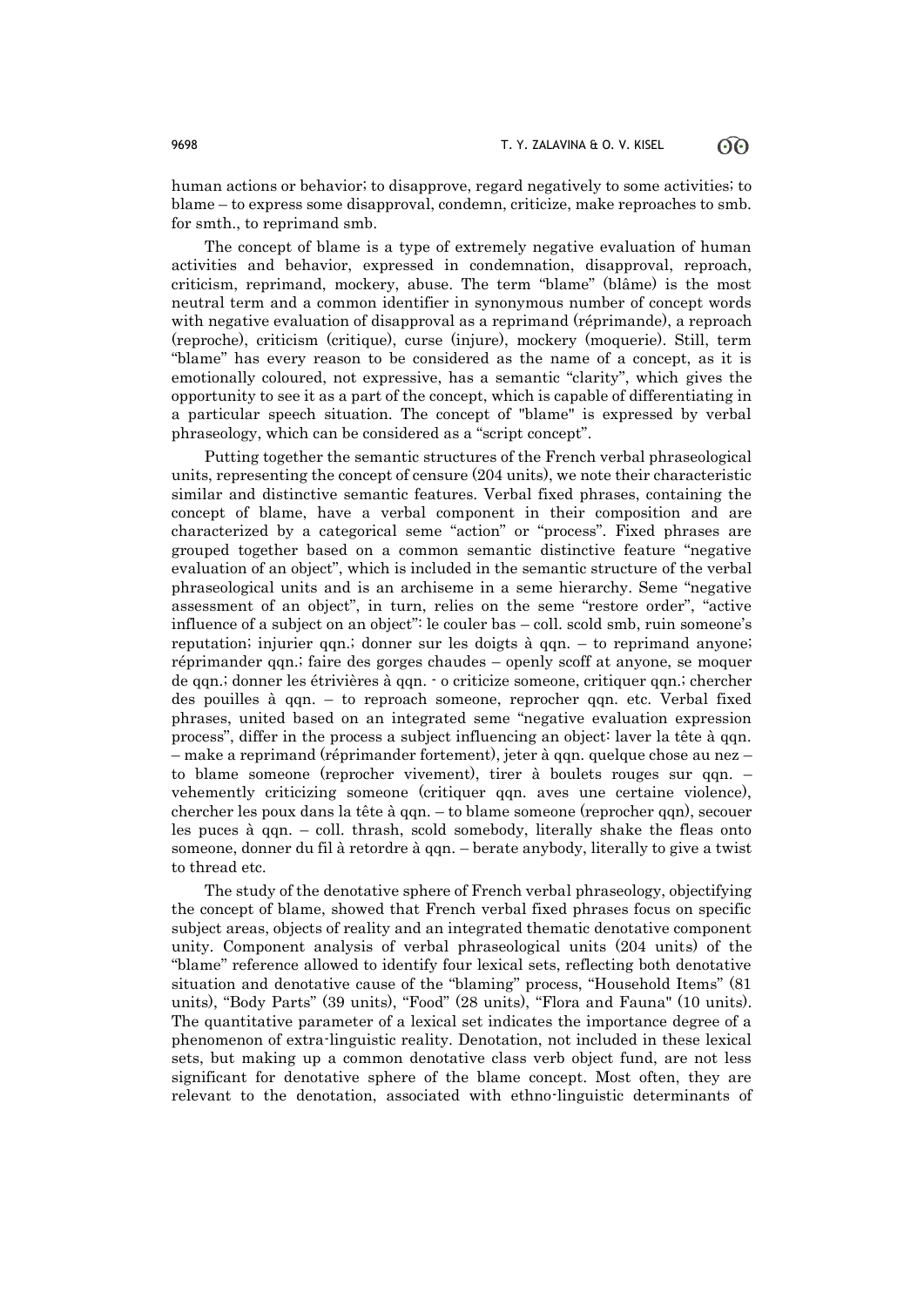native culture and history of the French people. The imagery of verbal phraseological units is not always explicit and requires a certain interpretation of fixed phrases, as mental units of the knowledge, encoded in them. These include verbal phraseological units related to military affairs, hunting, crafts, etc.: tirer à boulets rouges sur qqn. - to criticize someone (literally bombard with red-hot cannon balls); faire des gorges chaudes - openly laugh at someone (literally devour the still warm meat of a wounded beast or fowl.); donner du fil à retordre – berate someone (literally give someone to twist a thread) etc. Verbal phraseological units, expressed by the concept of blame, are distributed into lexical sets and reproduce the language worldview in its separate fragments. Quantitative parameters of a lexical set indicate the degree of importance of a phenomenon of extra-linguistic reality.

By the number of verbal phraseological units dominates the lexical set of "Household Items" (81 un.). This lexical set includes two subsets: household items (40 un.) and the domestics (41 un.). Lexical subset, including specific household items, consists of the following denotations: earth, water, stone, waste ground, glass, fire, carpet, screw, soap, a sieve, a wig comb, etc. The subset of "domestics" includes more abstract denotation: clout, shame, a lesson, a quarrel, punch, guard, slap, attack, etc.: donner une perruque à qqn. – scold someone, set the heat (literally give a wig.); donner un savon à qqn. – make a reprimand to someone (literally give a soap); tenir qqn. sur le tapis - to criticize someone (literally hold on the carpet); tourner la vis à qqn. – berate anyone (literally screw in); tendre du feu pour qqn. – to criticize someone (literally give fire) etc. An analysis of denotation of the verb object of "Household Items" set revealed that the most common denotations are from the subset "Domestics". These are such denotations, as clout, shame, lesson, quarrel, strike, prayer, scene, dirt, which are found in phraseological units of this lexical subset from 6 to 4 times.

On the second position by the number of verbal phraseological units is the lexical set of "Body Parts" (39 un.). This lexical set reflects such denotations of verb objects, as head, face, nose, ears, fingers, hand, back, eyes, rib, foot, teeth: laver la tête à qqn. – to reprimand someone (literally wash your hair), jeter à la tête de qqn. – to blame someone (literally throw smth. in someone else's head); montrer qqn. au doigt – openly scoff at anyone (literally point a finger); donner à qqn. sur les ongles – to reprimand someone (literally hit smb's fingers); déchirer qqn. à belles dents – to criticize someone (literally tear with teeth); faire un pied de nez – laugh at someone (literally show the nose) etc. The analysis of the "Body Parts" lexical set denotation verb object revealed that the denotations of "head" (8 units) and "eyes" (6 units) are used most commonly. Denotation of the verb object of "ears", "arms", "feet" can be met 3 times and denotations of "fingers", "nails", "nose" - 2 times. Such denotation of verb object as "back", "tooth", "rib", "fist", "cheek", "throat", "face", "language", "skin" made up one unit each.

The third position by the number of verbal phraseological units takes the lexical set of "Food" (28 un.). This lexical set includes verbal phraseological units with denotations sauce, soup, casserole, bread, onion, sugar, apple, pear: accomoder qqn. à la sauce piquante – mock someone (literally fill with hot sauce); arranger/assaisonner qqn. aux petits oignons – berate someone (literally spice with onion), tremper une soupe à qqn. – berate someone (literally fill with soup); jeter des pommes cuites – laugh at someone (literally throw baked apples); flanquer un pain (sur la gueule) à qqn. – to reprimand someone (literally throw a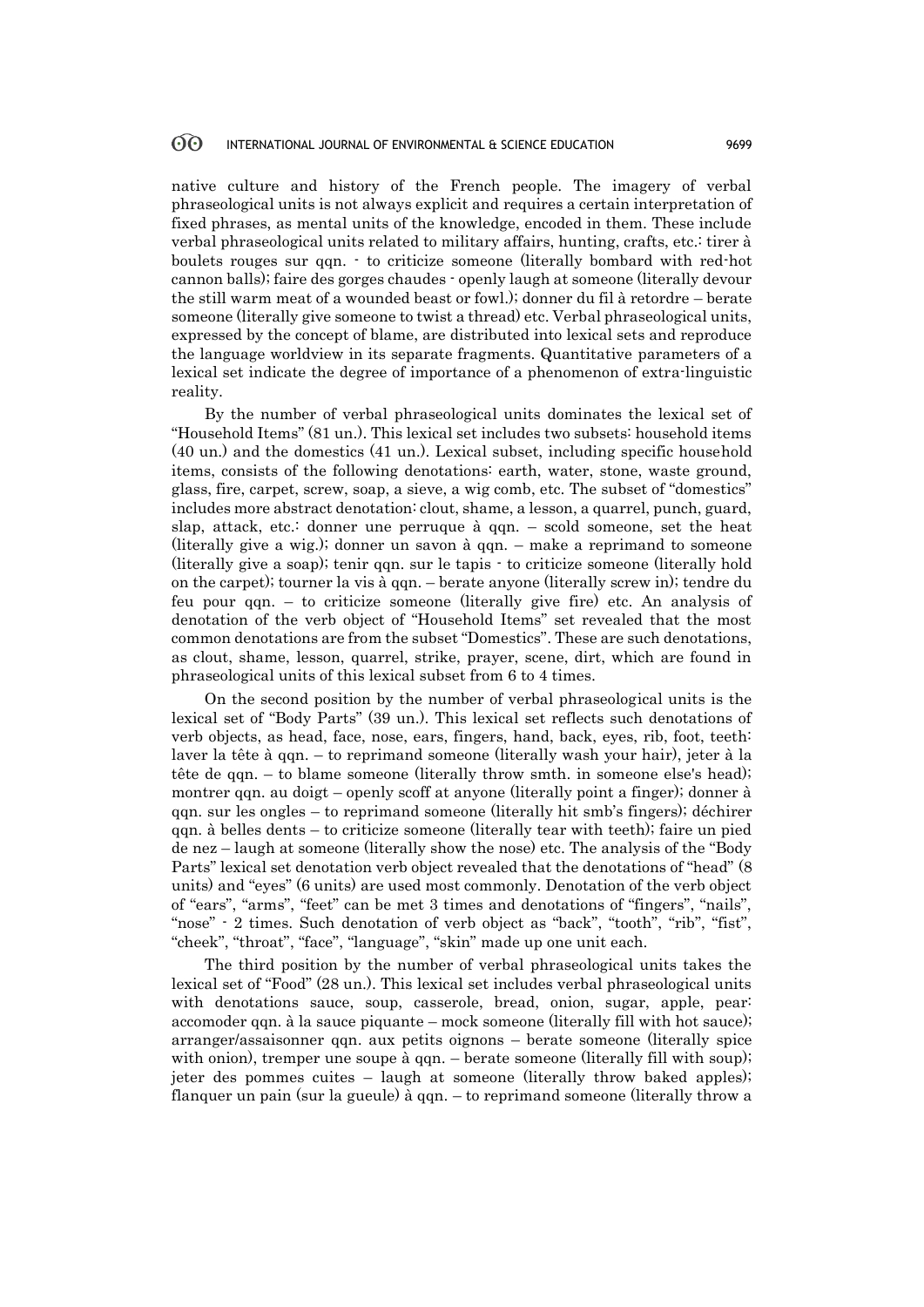piece of bread into someone else.) etc. The analysis of denotation of the verb object revealed that the most frequent denotations are sauce, bread, salad, sugar. Their frequency varies from 2 to 4 units. Such denotations of verb object as soup, onion, apple, pear, pudding, egg, fat were represented by one unit each.

The lexical set "Flora and fauna" by the number of verbal phraseological units occupies the last, fourth place (10 un.). This lexical set includes verbal phraseological units with denotations fish, flea, louse, horse, monkey, alder, grass: chercher des puces à qqn. – thoroughly criticize someone (literally look for fleas); chercher les poux à la tête de qqn. – to blame someone (literally look for lice on the head); faire qqn. avaler le goujon – to reprimand someone (literally make smb swallow a gudgeon); écrire une lettre de cheval – to reprimand someone (literally write a horse (abusive) letter); couper l`herbe sous le pied de qqn – blame someone (literally cut the grass under smb's feet), etc. The analysis of denotation of the verb object revealed that the most common denotation is louse - 3 units. Such denotations of verb object as fish, fleas, horse, monkey, gillyflower, grass, alder are presented by a single unit each.

It should be noted that all lexical sets have a diversity of denotations. High frequency of use isobserved in such denotations, as head (8 un.), eyes (6 un.), to hit (6 un.), a scene (6 un.) slap (5 un.), prayer (4 un.), row (4 un.), sauce (4 un.). The frequency of the remaining denotations (flea, monkey, gudgeon, grass, alder, etc.) varies from 1 to 3 units, which does not diminish their value in the reflection of the national worldview as a whole. The results can be used by researchers studying the problem of phraseology, cognitive semantics, cultural linguistics in different languages.

### **Discussion and Conclusion**

According to the definitional analysis method, the concept of blame has such representative lexical units, as "disapproval", "reproach", "criticism", integrated into stereotypical situations and scenarios of this concept. They are also present in the meanings of verbal phraseological units, selected by definitional analysis of their entries. Within the analysis of the dominant representative lexical unit composition, the blame concept was supplemented with the following units: curse, mockery. Lexical units "disapproval", "reproach", "criticism", "curse" and "mockery" are parts of dictionary definitions of verbal fixed phrases and have a semantic connection with the subject of a blame situation and contain an integral seme "negative evaluation expression process".

Basic understanding of the conceptual content of blame demonstrates that this concept is directly related to the action, so it is predominantly represented in verbal phraseological units. The semantic structure of verbal phraseological units includes categorical semes "action" and "motion". The formal expression of this seme is through assigning verbal phraseological units of one part of speech – verb: passer qqn. par le tamis - criticize smb. (literally to sift through a sieve); jeter la pierre à qqn. – to blame smb. (literally to throw a stone); accommoder qqn. à sauce – mock, make fun of smb. (literally fill with hot sauce); laver la tête à qqn. – to reprimand smb. (literally wash the hair), donner de la férule à gqn. – to reprimand smb. (literally to hit with a ruler), etc. In these processes should be at least two members.

To identify the semantic features of French phraseological units of the analyzed concept, we used the component analysis method, the purpose of which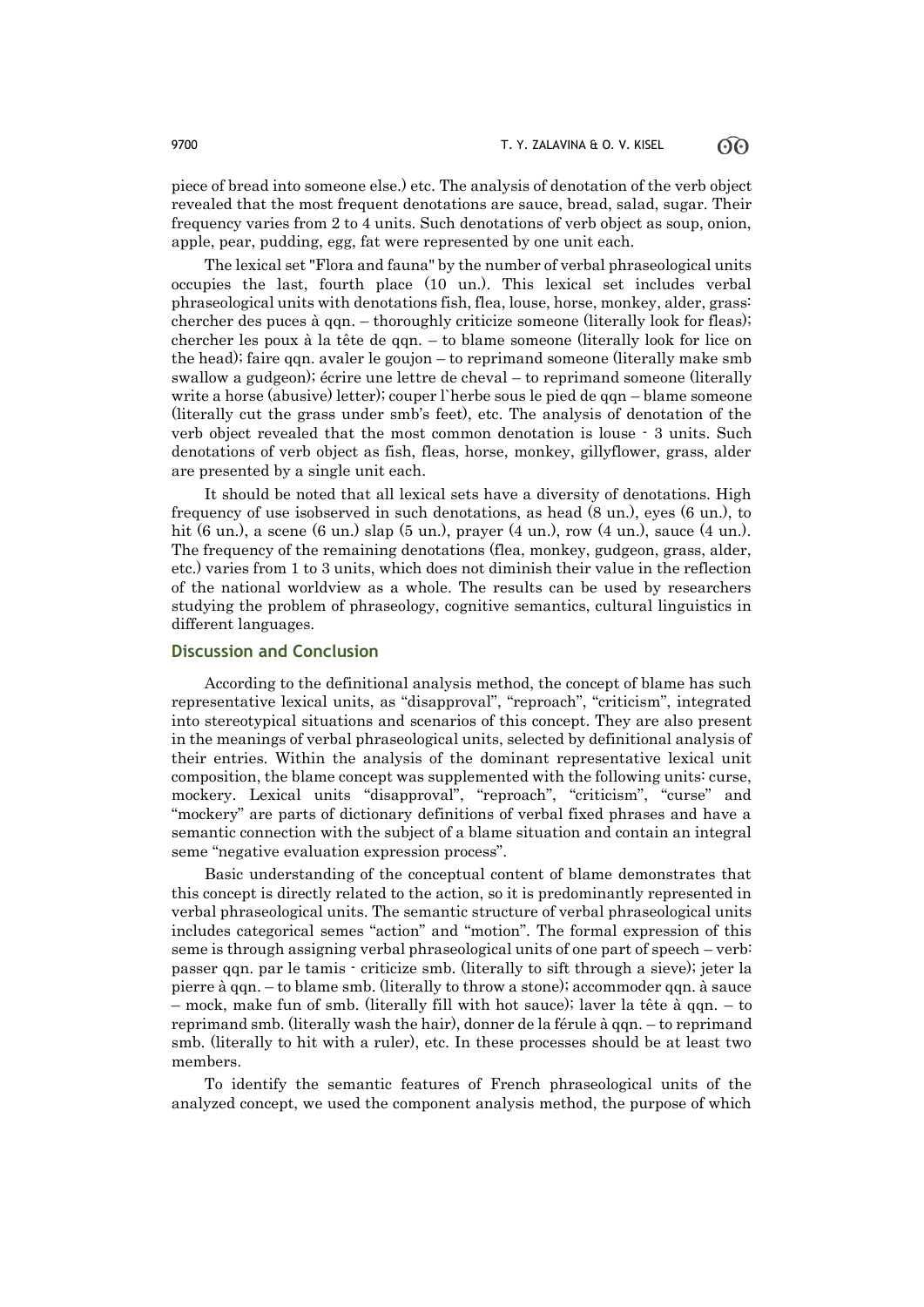#### 60 INTERNATIONAL JOURNAL OF ENVIRONMENTAL & SCIENCE EDUCATION 9701

is to break a word into "elementary meaningful units" – the semantic components or semes. After the founders of the method of identifying elements that make up the lexical meaning, American ethnolinguist W. Goodenough (1982), it became known as the component analysis (Godard & Wierzbicka, 1982). They formulated the basics of the component method.

Since the value of each unit consists of a set of semantic features, one of the basic approaches of word meaning components allocation is a dictionary definition method. Component analysis on dictionary definitions essentially was based on the logically established operation of defining terms. Typical stages of such definition – indicating the nearest kind or class to which the object refers, and determining the differences, i.e. features that distinguish the defined object from all other objects of the same class (Arnold, 2011).

Cognition, from the perspective of cognitive linguistics, is a process of creation and transformation of concepts, so the most important object of study in cognitive linguistics is a concept. We understand concept as a discrete unit of the collective consciousness, which reflects subjects and objects of the real or ideal world, and is stored in the memory of the national language in the form of the known, verbally labeled substrate. In modern linguistics dominates the scientific interest in studying concept verbalization based on phraseology, which is considered by linguists as specific ways of understanding the language representation of the worldview by a certain ethnic group. The concept of blame, verbalized by verbal phraseological units in the French language, can be seen as a special type of idiomatic concepts. Basic concepts of representation of blame demonstrate a direct relationship of this concept with the action and, therefore, it appears mainly in verbal phraseological units.

Since the main component in the composition of verbal phraseological unit is a verb, the selection of phraseology, verbalizing the concept of blame, was made according to the presence in entries of the categorical seme "action/process", total differential seme "negative evaluation" and an integrated seme "negative evaluation expression process".

### **Implications and Recommendations**

Phraseological research material shows that the perception, conceptualization of the phenomenon of blame by French ethnic group is related to the people's value ideas of right and wrong, of good and bad, which are formed with the accepted social and cultural stereotypes of the ethnic group. Blame is a type of negative evaluation, aimed at the characterization of human actions or behavior, negative attitude to a situation created by people. Differentiation of "bad" in an act or in a "blame" situation, depends on the individual qualities of the people who evaluate and from different situations in which these people may find themselves.

Every verbal phraseological unit, containing the concept of blame in the French language, is a certain layer of knowledge. This knowledge is included in the cultural component of phraseology meaning and presents extra-linguistic and ethno-linguistic factors. The analysis of denotative class of phraseological unit verb object showed that the French in the "blaming" process use their denotations, reflecting specificity of the blame concept as a component of the national worldview. Within the verbal phraseological units, representing the concept of blame, denotative class verb object is represented by 4 main lexical sets, reflecting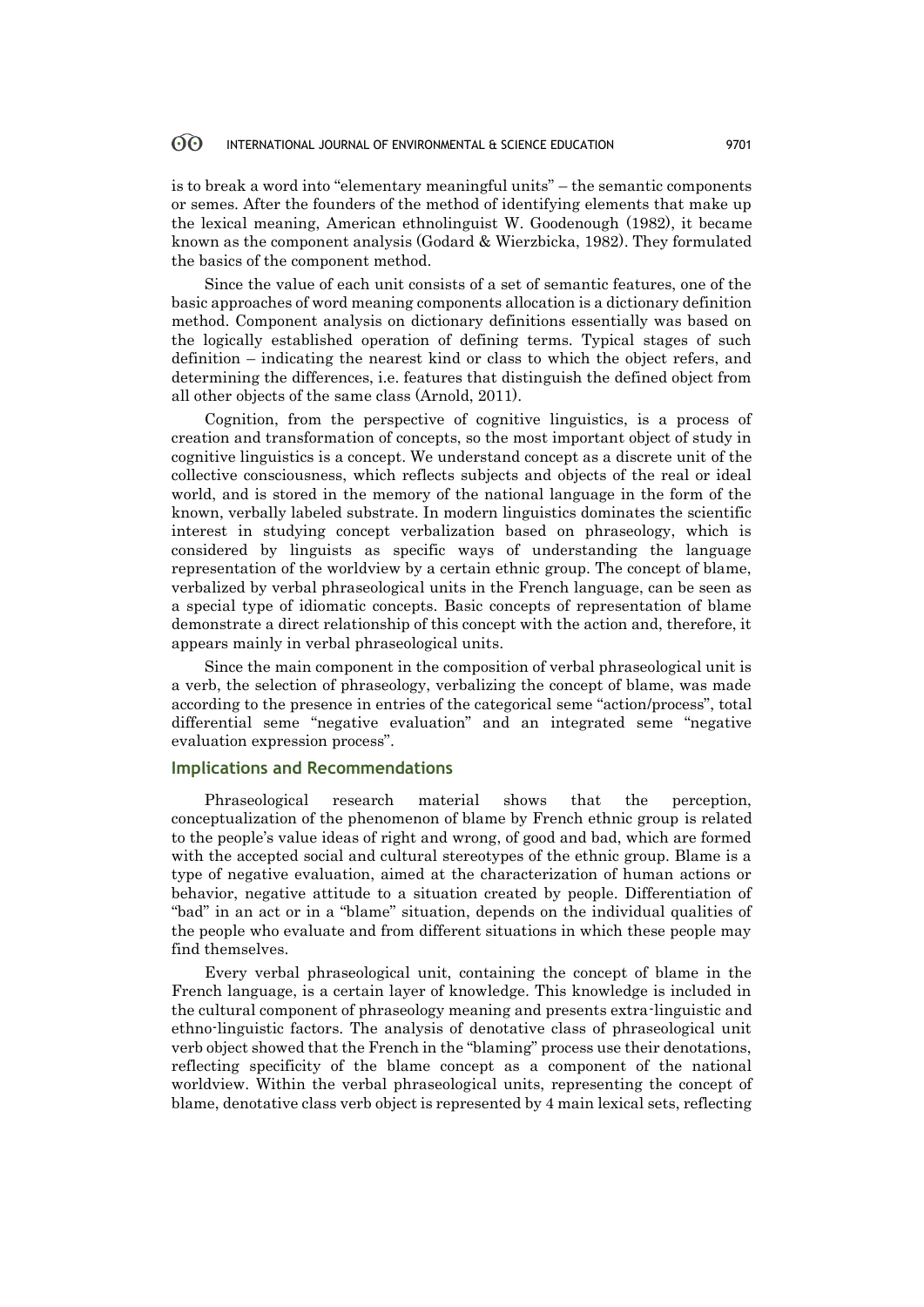denotative situation and denotative cause of the "blame" process: "Household Items", "Body Parts", "Food", "Flora and Fauna". Verbal fixed phrases, distributed by lexical sets, reproduce the linguistic worldview in its separate fragments. The analysis showed that the denotative class verb object is even more versatile. It reflects the material, spiritual and cultural aspects of the national worldview. As research perspectives can be considered a comparative analysis of linguoculturological semantics and pragmatics of verbal phraseological units, verbalizing the concept of blame in different languages. This would identify both universal and distinctive features of the analyzed concept and language worldview as a whole.

#### **Disclosure statement**

No potential conflict of interest was reported by the authors.

#### **Notes on contributors**

Tatyana Y. Zalavina holds a PhD, Associate Professor of Department of Foreign Technical Language, Nosov Magnitogorsk State Technical University, Magnitogorsk, Russia;

Olesya V. Kisel holds a PhD, Associate Professor of Department of Foreign Technical Language, Nosov Magnitogorsk State Technical University, Magnitogorsk, Russia.

### **References**

Arnold, I.V. (2011). Basic Research in Linguistics, 144 p. Ukrain: Librokom.

- Babushkin, A.P. (2001). The Concepts of Different Types of Vocabulary and Phraseology, and Methods of their Detection. Methodological Problems of Cognitive Linguistics. Voronezh: Voronezh State University Press, 52-113.
- Delbecque, N. (ed.). (2002). Linguistique Cognitive: Comprendre Comment Fonctionne le Language, 348 p. Bruxelles: De Boeck, Duculot.

Forrester M.A.( 1996) Psychology of Language. A Critical Introduction: Nw Delhi. –– 137 p.

Godard, G., & Wierzbicka, A. (2010). Semantics and Cognition. Wires: Cognitive Science, 2, 208-219.

- Godard, G., & Wierzbicka, A. (2014). Words and Meanings: Lexical Semantics across Domains. Languages and Cultures, 352 p.Oxford and New York: Oxford University Press.
- Goodenough D.R.(1982) Cognitive styles: essence and origins field dependence and field independence. N.-Y., . P. 12-33.
- Guiraud, P. (1969). La sémantique. «Que sais-je?», 118 p Paris: Guiraud. PUF.
- Kopylenko, M.M., & Popova, Z.D. (2010). Essays on General Phraseology: Phraseological Combinations in the Language System. Edition 2, 192 p. Ukrain: Librokom.
- Masalimova, A. R., Porchesku, G. V. & Liakhnovitch, T. L. (2016) Linguistic Foundation of Foreign Language Listening Comprehension. IEJME-Mathematics Education. 11(1), 123-131
- Maruzo, Zh. (2004). Glossary of Linguistic Terms. Edition. 2nd, rev. 440 p. Russia: Editorial URSS.
- Popova, Z.D., & Sternin, I.A. (2007). Semantic and Cognitive Analysis of Language. Monograph. 250 p. Voronezh: Istoki.
- Piirainen E. Phrasemes from a cultural semiotic perspective // Phraseologie: ein internationales Handbuch zeitgenossischer Forschung = Phraseology: an international handbook of contemporary research / hrsg. von / edited by H. Burger, D. Dobrovol'skij, P. Kühn, N.R. Norrick. − Berlin; New York: Walter de Gruyter, 2007. − Hb. 1. − Vol. 1. − S. 208-219.
- Rat M. (1999) Dictionnaire des expressions et locutions traditionnelles / M. Rat. Paris: Larousse,– 446 p.
- Rey A. (2003) Dictionnaire des expressions et locutions / A. Rey, S. Chantreau. Paris: Le Robert,– 1086 p.